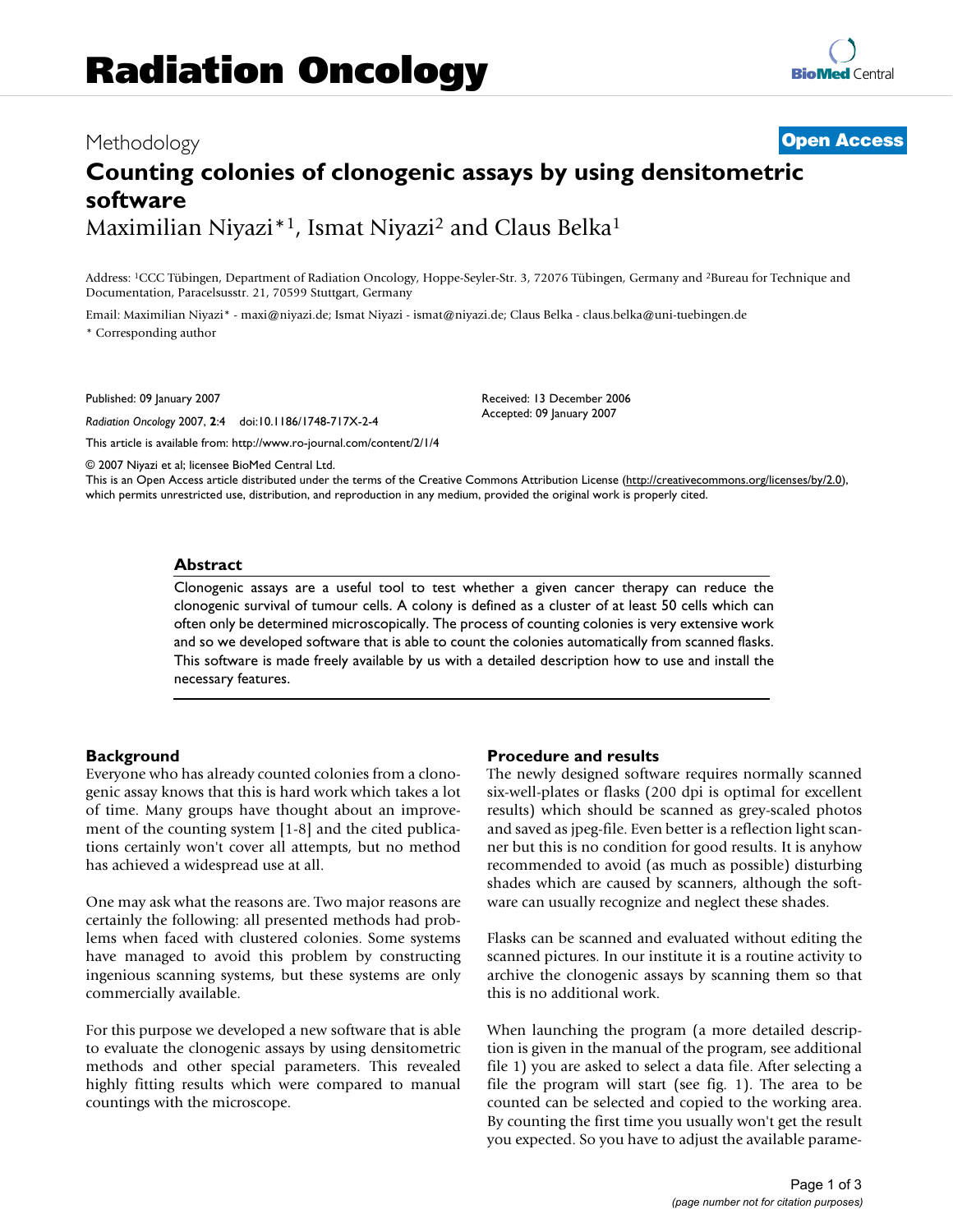ters. This presumes that you have counted one well of the plate (usually the one that contains the minimum amount of colonies). In our experiments we had several dilutions of cells with the same treatment; so for each treatment we counted one well with around 20 cells and could adjust the parameters for the program.

The software provides three independent parameters: the gray level, the maximum size of one colony (defined by the area) and another parameter that considers the distribution of the gray colour within the colony. This is done by writing every cluster of the scanned area into several matrices which contain information on localisation and gray level.

One needs some experience to find the right parameters, but with the help of some tricks (see the manual) you can manage it in a short time.

But it is not only the match of the counted numbers which gives evidence on the right parameters. The program displays which colonies were counted and which not. This allows a manual correction with respect to the golden standard (the microscope).

We compared this attempt with the microscopical evaluation and found a relative mistake < 5%.

# **Discussion**

We developed a new system for automated counting of colonies on cell culture flasks that uses an algorithm that has not been used before.

This attempt requires three parameters which are determined by comparison to the microscopical evaluation of single wells which leads to high economy of time.

The results showed excellent matching (relative mistake < 5%) as we compared that to manual counting (dependent on the person, but normally 5 – 10%) or to the golden standard (microscope) which has after all an interindividual difference of around 2%. Another argument is the fact



## **Figure 1**

**Screenshot of the program**. Left panel: the scanned flask, the circle marks the region that will be counted; right panel the result: green areas denote a colony, red points mark the clusters which are too small. Parameters and counted points are displayed below.